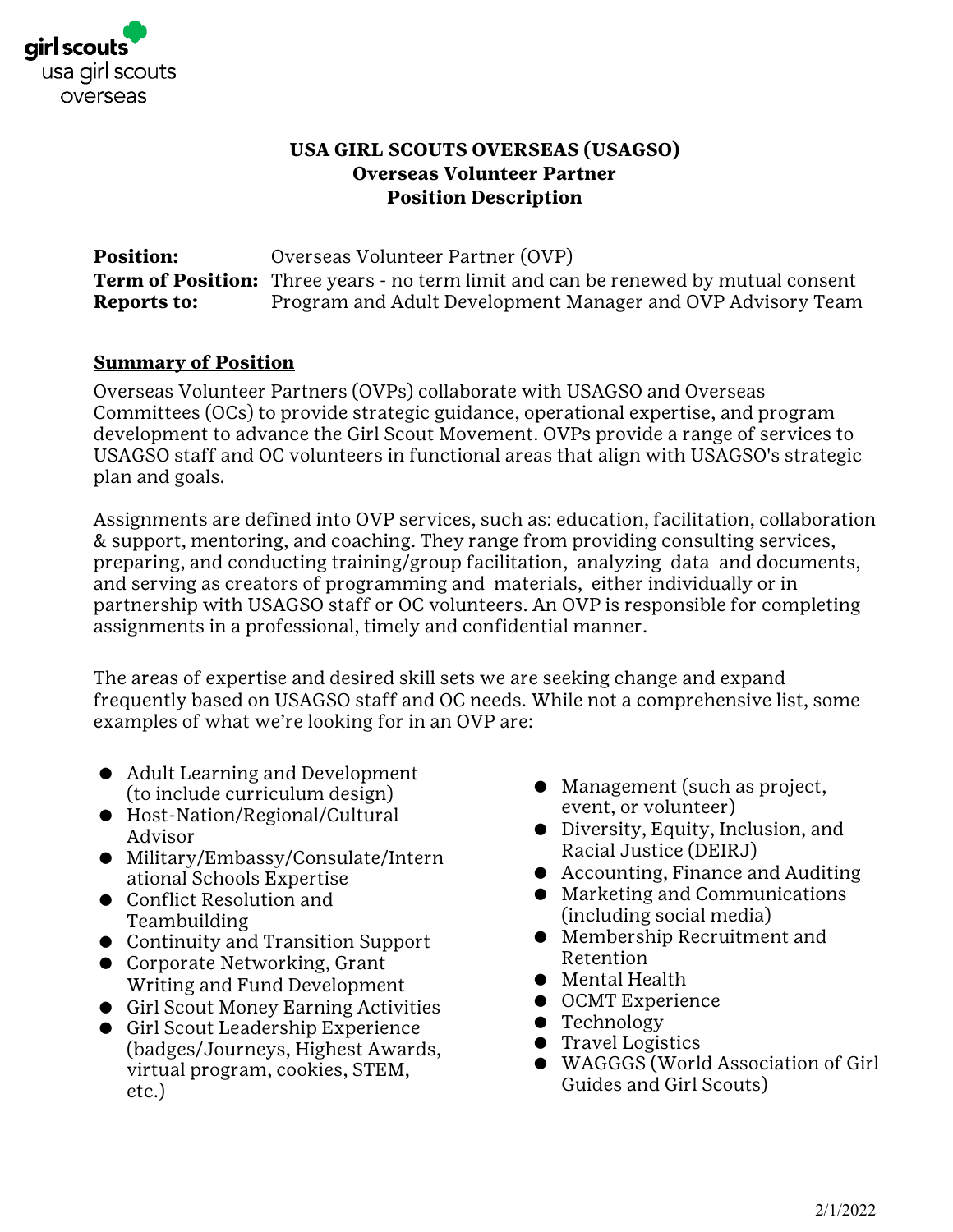## **Overseas Volunteer Partner candidates are required to:**

- 1. Complete the OVP onboarding process to include an application and reference check.
- 2. Participate in an interview with the Program and Adult Development Manager and/or a member of the OVP Advisory Team.
- 3. Sign a Confidentiality Agreement and Conflict of Interest statement.
- 4. Participate either in the annual survey or stay interview process.
- 5. Consent to a background check.
- 6. Register as a Girl Scout Adult Volunteer (financial aid available upon request).

# **Essential Duties and Responsibilities:**

- 1. Abides by the Girl Scout Promise & Law as guiding principles.
- 2. Embraces and enhances a culture that values diversity, equity, inclusion, and racial justice.
- 3. Engages regularly in services with USAGSO staff and OCs, based on requests and areas of expertise.
- 4. Collaborates or leads with partners to plan, deliver, and evaluate assignments and service.
- 5. Completes at least one OVP service annually (when asked).
- 6. Delivers Girl Scout programming and training using GSUSA's proven delivery methods that meet national outcomes and advance the brand.
- 7. Carries out assigned duties within the determined timeframe.
- 8. Responds to communications in a timely manner.
- 9. Participates in professional development to build skills and remains current in their areas of expertise.
- 10. Maintains familiarity with the OVP structure, practices, and procedures.
- 11. Submits and periodically updates professional OVP bio and photo for USAGSO website.
- 12. Maintains and checks their assigned USAGSO email account weekly to stay informed on time sensitive updates and information.
- 13. Accurately records volunteer time and reports it at the end of each service.
- 14. Attends OVP virtual meetings scheduled throughout the year or listens to the recordings within one-week of the meeting.
- 15. Participates in the annual review process, either through the annual survey, or if at the end of an appointment cycle, through the stay interview process before reappointment.
- 16. Maintains familiarity with GSUSA and USAGSO policies, procedures, and processes.
- 17. Other duties as assigned.

## **Qualifications:**

- 1. Ability to work independently and accurately under the pressure of a deadline.
- 2. Well organized, and flexible with a growth / "big picture" mindset..
- 3. Strong collaborative skills with demonstrated experience partnering with different teams.
- 4. Proficient in Microsoft Office Suite including Outlook, Power Point, Word, and Excel and Google Workspace including Drive, Docs, Sheets, Forms, etc.
- 5. Willingness to travel if the assignment requires it.
- 6. Registers as a member of Girl Scouts of the USA throughout the OVP appointment.
- 7. Preference is given to candidates that currently reside overseas and plan to remain overseas for the duration of their OVP term. However, exceptions may be granted if a